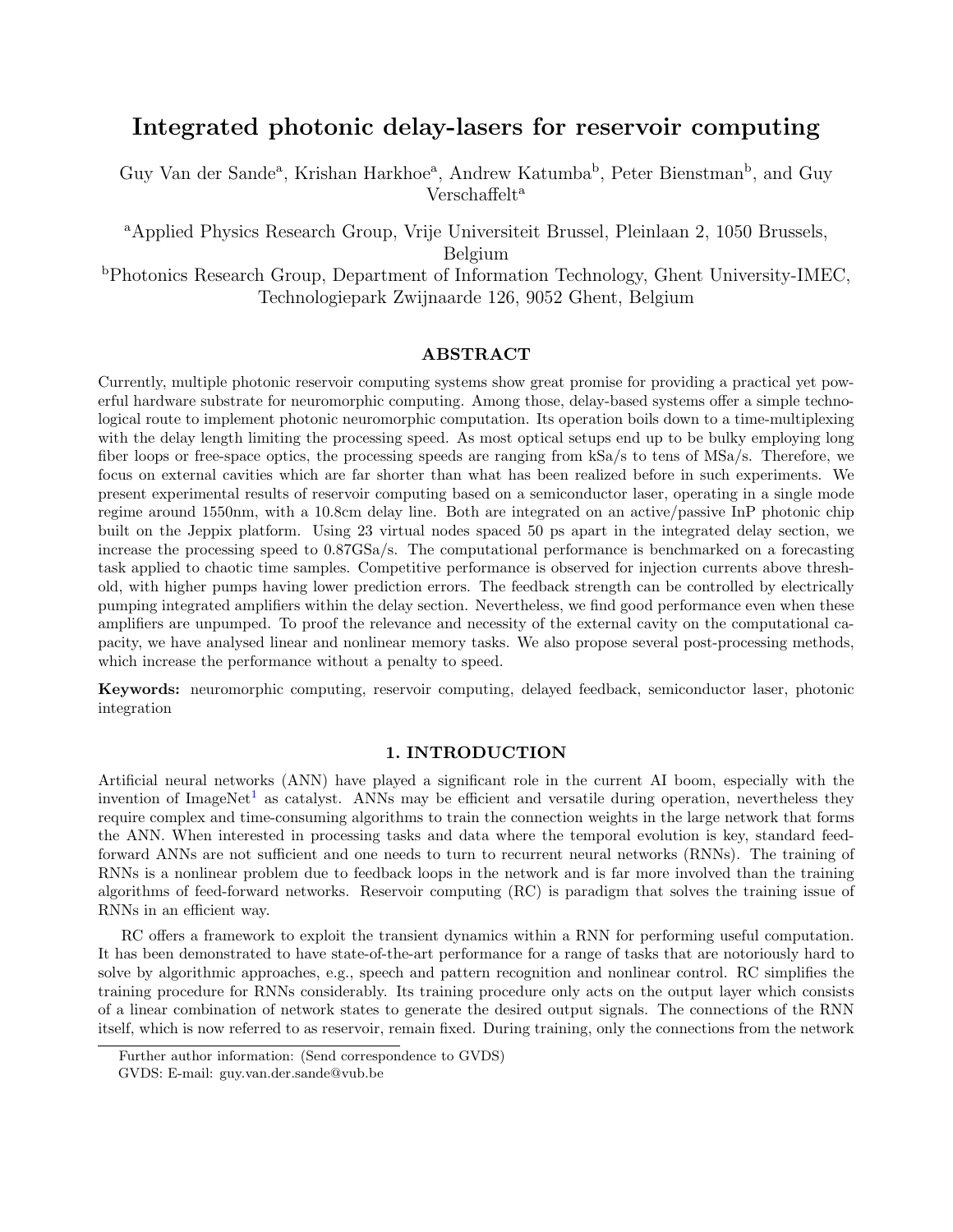to the output layer are adjusted. Due to this simplification, RC is very suited as framework for neuromorphic computing activities in photonics. Today, multiple photonic RC systems exist that can provide a practical yet powerful hardware substrate for neuromorphic computing.[2](#page-4-1) Some examples include a network of semiconductor optical amplifiers,<sup>[3,](#page-4-2)[4](#page-4-3)</sup> an integrated passive silicon circuit forming a very complex and random interferometer, with nonlinearity introduced in the readout stage<sup>[5](#page-4-4)</sup> and a semiconductor laser network based on diffractive coupling.<sup>[6,](#page-5-0)[7](#page-5-1)</sup> Applications can lie within telecom,<sup>[8](#page-5-2)</sup> but also classification of  $ECGs<sup>9, 10</sup>$  $ECGs<sup>9, 10</sup>$  $ECGs<sup>9, 10</sup>$  $ECGs<sup>9, 10</sup>$  $ECGs<sup>9, 10</sup>$  is a possible task among others. All these implementations have one thing in common: they rely on a network of photonic nodes that are spatially distributed and can be measured simultaneously.

However, the reservoir is not required to be a networked structure. In fact, any dynamical system with a high dimensional state space can be considered as reservoir substrate. We consider here specifically a semiconductor laser with delayed feedback as reservoir substrate. The concept of delay-based RC, using only a single nonlinear node with delayed feedback, was introduced some years ago by Appeltant *et al.*<sup>[11](#page-5-5)</sup> Delay-based RC offers a simple technological route to implement photonic neuromorphic computation. Its operation boils down to a time-multiplexing with the delay arising from propagation in the external feedback loop, limiting the resulting processing speed. The system is easily scaled by tuning the delay length and only has one single physical node reducing the hardware complexity in photonic systems. The first working prototype was developed in electronics in 20[11](#page-5-5) by Appeltant et  $al$ <sup>11</sup> and studied many configurations.<sup>[12,](#page-5-6) [13](#page-5-7)</sup> Several performant optical systems followed quickly after that.<sup>[14](#page-5-8)[–16](#page-5-9)</sup> Brunner et  $al$ .<sup>[17](#page-5-10)</sup> employed of-the-shelf telecom equipment to experiment with a singlemode semiconductor laser subjected to optical feedback. The delay time in his experiments was around 80ns, which translates to a few meters of fiber. As most optical setups end up to be bulky employing long fiber loops or free-space optics, the processing speeds are limited in the range of kSa/s to tens of MSa/s.<sup>[15,](#page-5-11) [17](#page-5-10)</sup> To increase the processing speed of delay-based reservoir computing using a semiconductor laser with delayed optical feedback, one can integrate the laser and the delay both on the same photonic chip. In this way, by using a waveguide structure with a compact footprint, an external cavity structure can be implemented which is small enough to reach high processing speeds, yet still long enough to have sufficient dimensionality for good computing performance. In the long term, this integrated approach will lead to a robust and low-cost design. Recently, Takano *et al.*<sup>[18](#page-5-12)</sup> have presented a photonic integrated circuit consisting of a distributed-feedback semiconductor laser, a semiconductor optical amplifier (SOA), a phase modulator, a short passive waveguide, and an external mirror for optical feedback. The external cavity length in this system reached 10.6mm, corresponding to a round-trip delay time of 254ps. However, only six virtual nodes could be stored within the delay line with node-spacings of 40 ps, not enough for good computational performance. This necessitated the authors to use masks with duration of multiple delay times, which slows down the computation speed. Several other types of semiconductor laser have been considered such as semiconductor ring lasers using the two available directional modes<sup>[19](#page-5-13)[–26](#page-5-14)</sup> and vertical-cavity surface-emitting employing the two polarization modes<sup>[27](#page-5-15)[–30](#page-6-0)</sup> and multi-mode lasers employing longitudinal modes. $31$  In this paper, we will only focus on single-mode Fabry-Péro type quantum-well semiconductor lasers.

The information processing performance of a semiconductor laser-based RC system is related to its dynamical behaviour both in the absence of external input and in the presence of said input. After the very first experiment by Brunner *et al.*,<sup>[17](#page-5-10)</sup> other works have focused on understanding the fundamental properties of semiconductor laser-based RC for non-linear prediction tasks. In Ref. [32,](#page-6-2) it has been shown that the conditions to achieve good predictive performance are given by the injection locking, consistency, and memory properties of the system. More specifically, Bueno *et al.* found that the lowest prediction error for a non-linear prediction task occurs at the injection locking boundary. Note that in this work the laser was operating below or close to the solitary lasing threshold. Consistency, the ability of a system to have a similar response for the similar input signals, is widely regarded as key for good reservoir computing performance.  $32, 33$  $32, 33$  $32, 33$ 

Our goal is to show that a delay-based reservoir computer can be built using an indium-phosphide PIC, that combines active and passive elements and is built on the JePPIX platform.<sup>[34](#page-6-4)</sup> The PIC integrates a semiconductor laser with an external cavity of 5.4 cm, which corresponds to a round trip time of 1170 ps. This allows for 23 nodes and a processing speed of 0.87 GSa/s. The longer waveguide based external cavity will also have more loss associated to it. Therefore, we will address in this work the question if amplification in the external cavity is needed or not. Contrary to other works,  $17, 18, 32$  $17, 18, 32$  $17, 18, 32$  $17, 18, 32$  $17, 18, 32$  the semiconductor laser itself will be driven far above solitary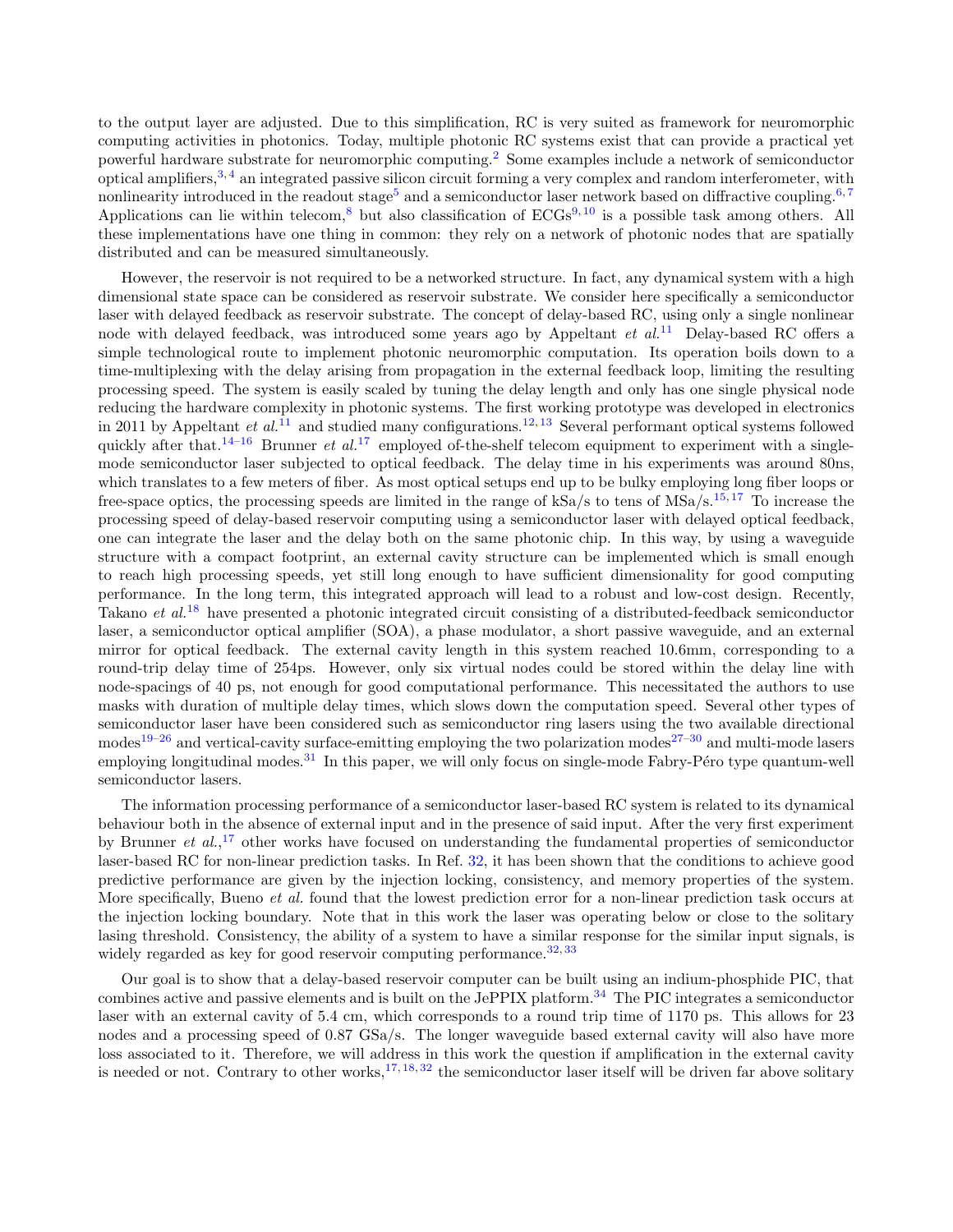

<span id="page-2-0"></span>Figure 1. Schematic depiction of our InP-based photonic integrated circuit (PIC). The PIC consists of a laser structure followed by a delay line of 5.4 cm. DBR: Distributed Bragg Reflector, SOA: Semiconductor Optical Amplifier, PM: Phase Modulator.

lasing threshold to benefit from a better signal to noise ratio in the read-out, as well as faster internal dynamics. Finally, we will introduce post-processing schemes that do not penalize computational speed

### 2. EXPERIMENTAL SETUP

A schematic of our integrated device is shown in Fig. [1.](#page-2-0) It consists of a distributed Bragg reflector (DBR) laser structure and two spiral waveguides comprising the delay line. Two semiconductor optical amplifiers (SOA) are placed along the delay line to tune the feedback strength. A phase modulator is available to tune the feedback phase. We have not used this phase modulator due to setup complexity. Nevertheless, the phase is expected to play an important role.[35](#page-6-5) At the end of the delay line a DBR element completes the feedback loop by reflection. This on-chip feedback loop has a round-trip time of  $\tau = 1170$  ps.

The device covers the whole 6mm width of the chip and has one optical input/output port on each side. The ports are angled with respect to the chip edge to minimize reflection. We employed lensed fibers to send optical signals in/out of these ports and a total of five electrical DC probes to operate the device. The first probe  $(I_{DRR1})$  was placed on the left DBR of the laser structure, in order to tune the spectral output of the laser. The second probe  $(I_L)$  acted to supply the pump current to the laser. The following two probes  $(I_{SOA1}, I_{SOA2})$ supplied current to the SOAs along the feedback line and the last probe  $(I_{DBR3})$  tuned the reflection spectrum of the DBR at the end of the feedback line. The active and SOA sections could be pumped up to a current of 40 mA, whereas the tuning currents of the DBRs could only be driven up to 10 mA.

The DBR laser has a threshold current of 15 mA. The free running lasing wavelength is centered at 1546.91 nm. In our setup, the on-chip laser can lock on the injection at the free running lasing wavelength or one of the sidemodes, depending on the injected wavelength. It turned out that the RC performance is best when the injected field's wavelength is close to a side mode. Targeting the side mode allows for a higher injected power as the reflection of DBR1 is lower at the wavelength of the side-mode. Furthermore, DBR2 has a higher transmission for side modes than for the free running lasing wavelength. Injection locking on the side-mode is achieved at a wavelength of 1549.60 nm and the following DC probes configuration:  $I_{DBR1} = 8.28 \text{ mA}$ ,  $I_{DBR3} = 1 \text{ mA}$ , and  $I_L = I_{SOA1} = I_{SOA2} = 40$  mA. The on-chip spectral parameters are not changed hereafter, meaning that the current supply to the two DBRs is not changed throughout the paper. A similar chip was recently used for random number generation.[36](#page-6-6)

To test the RC performance of the laser integrated with a feedback loop, the setup shown in Fig. [2](#page-3-0) is used. We use a wavelength tuneable CW laser to create the optical injection signal. The wavelength of this laser is set close to 1549.6 nm, but we still allow for a small detuning between the injection wavelength and the wavelength of the targeted side-mode of the laser. The CW light beam of the tunable laser is modulated using a 40GHz Mach-Zehnder modulator (iXblue MX-LN-40). This modulator is driven electrically by a 25GHz Arbitrary Waveform Generator (Keysight M8195A) set at a sample speed of 60 GSa/s.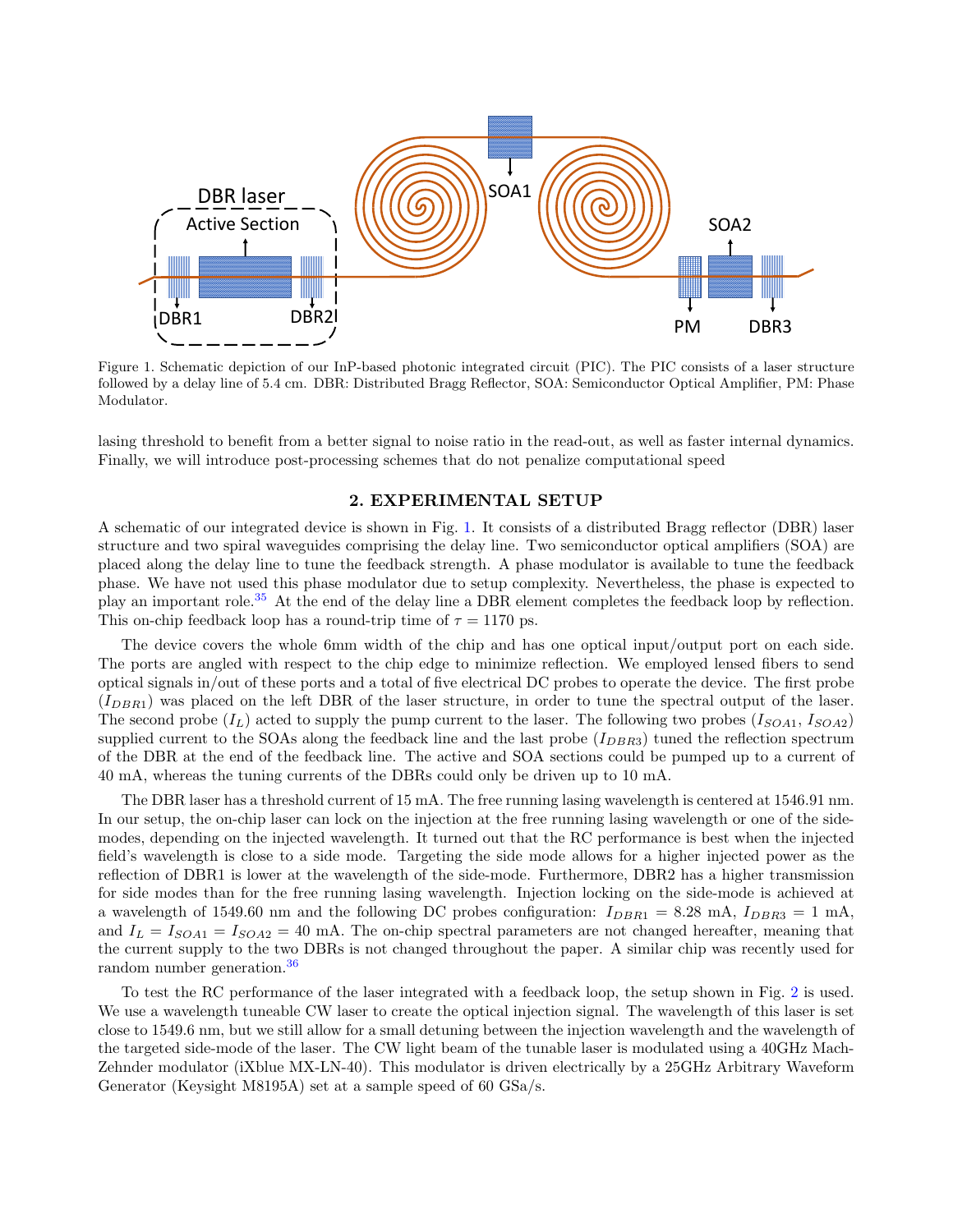

<span id="page-3-0"></span>Figure 2. Schematic depiction of the setup used to measure the performance of our integrated delay-based reservoir computer. The device under test (DUT) is the PIC shown in Fig. [1](#page-2-0)

We employ the time-multiplexing scheme,  $37$  as introduced in [11,](#page-5-5) where the duration of one data sample matches the 1170 ps delay time. Note that there have been numerical and experimental studies, where the duration of a data sample does not match the delay time.<sup>[15,](#page-5-11)[38](#page-6-8)</sup> We, however, do not target this working regime. A similar time-multiplexing scheme can also be used for coherent ising machines.<sup>[39](#page-6-9)</sup>

Any input data sample  $u_i$ , in our case originating from a discrete timeseries, is held constant for the duration of one delay time  $\tau$ . We then multiply this piecewise constant stream  $U(t)$  with a piecewise constant mask  $M(t)$ (that is periodic with a period of  $\tau$ ) to obtain the masked input stream  $J(t)$ . The piecewise constant levels of stream  $J(t)$  define the position of the virtual nodes equally spread over the delay line. It has been shown numerically<sup>[40](#page-6-10)</sup> that the node separation, when using a semiconductor laser with delayed feedback, can be as short as a few tens of ps. As the sample rate of the AWG is set to 60 GSa/s, we use three AWG samples to define one mask node, leading to a mask node separation of  $\theta_M = 50$  ps such that 23 nodes fit within one round-trip in the delay loop. We thus generate a random mask with  $N_M = 23$  mask nodes with three possible values [0, 0.5, 1]. In our case the length of the mask is 20 ps shorter than the delay time, which is hard to match in practice. We believe this desynchronization will not adversely affect the performance of the RC scheme, since the mismatch is smaller than the node separation and we can accurately split the reservoir output in the readout layer.<sup>[41](#page-6-11)</sup>

The modulated optical signal is next amplified in Fig. [2](#page-3-0) using an Erbium doped fiber amplifier (Keopsys CEFA-C-BO-HP-B203). The broadband spontaneous emission noise, added to the optical signal by the amplifier, is removed by sending the light beam through an optical bandpass filter, that is centered around the injection signal's wavelength. The filtered signal is then fed into the laser using a circulator connected to a lensed fiber. The response of the laser is collected at the third port of the circulator and measured using an opto-electronic detector connected to a 63GHz real-time oscilloscope. The sampling rate of the oscilloscope was set to 40 GSa/s. This means that each mask node, with a duration of 50 ps, has 2 corresponding samples in the read-out signal.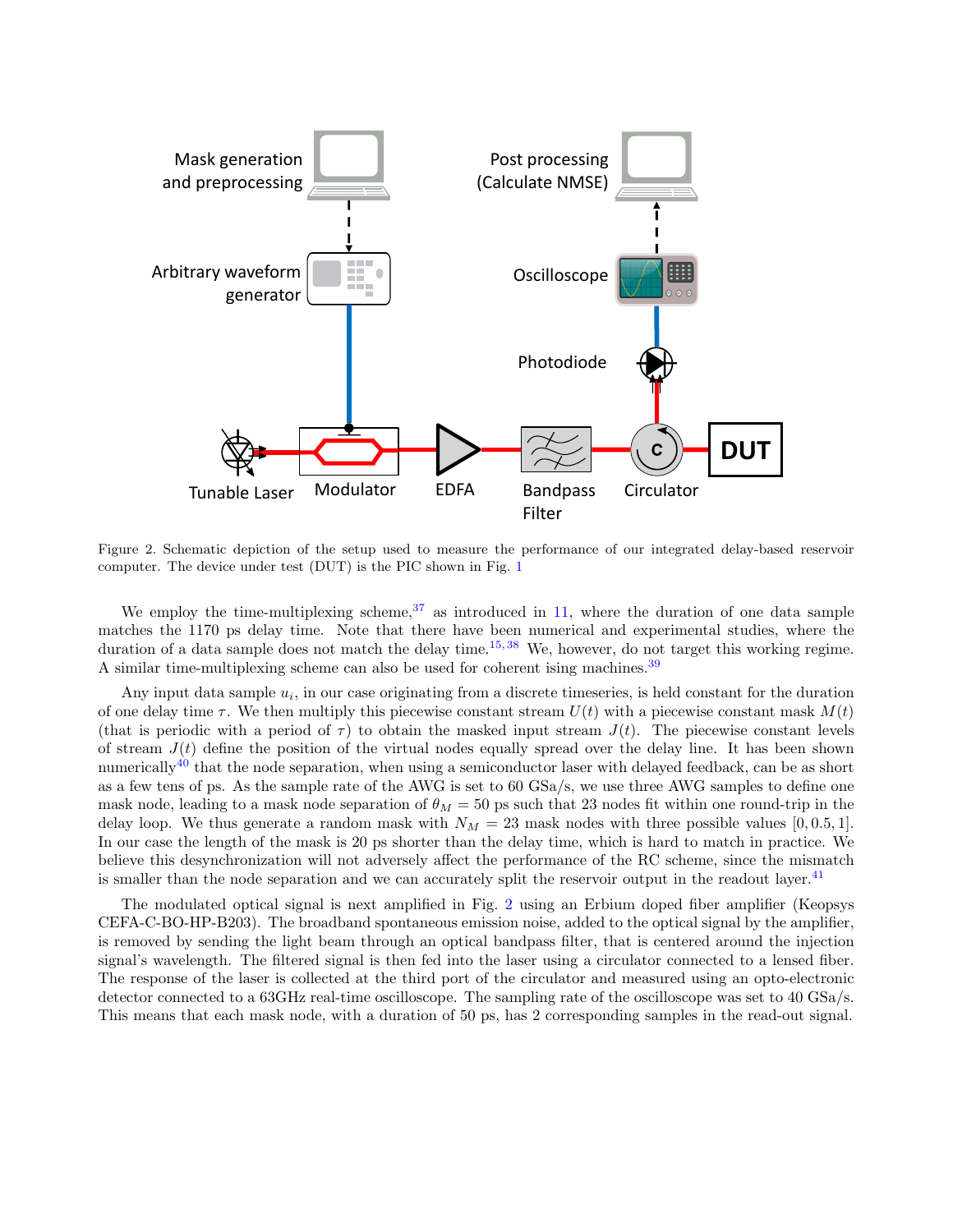## 3. RESULTS

We have studied the performance of a delay-based reservoir computer, which is designed on a photonic integrated chip. The integrated approach leads to a compact design as well as high computation speeds. We have studied the performance through the Santa-Fe timeseries benchmarking task.

With a conventional reservoir computing scheme, where the mask-imposed nodes coincide with the virtual nodes, we get a performance (best  $NMSE = 0.135$ ) which is slightly worse than those found in other works  $(NMSE$  around 0.1). However, we are working in different regimes. While previous works, such as,  $17, 18, 32, 40$  $17, 18, 32, 40$  $17, 18, 32, 40$  $17, 18, 32, 40$  $17, 18, 32, 40$  $17, 18, 32, 40$  $17, 18, 32, 40$ operate in sub- or near threshold regimes, we operate our laser at pump currents well above the threshold current. We achieve a significant speed up compared to others,  $14, 17$  $14, 17$  $14, 17$  who achieved speeds in the order of kSa/s and MSa/s respectively. The computation speed of our setup is  $0.87 \text{ GSa/s}$ , which is comparable to what Takano *et al.* achieved with additional pre- and post-processing steps.

We were able to improve the performance of the reservoir computer by using different post-processing routines. The first routine is using both readout samples within one mask-imposed node to form the output layer, unlike the conventional routine where we utilize one sample per mask-imposed node. The availability of extra states in the output layer, causes the reservoir computer to perform better. The extra states are not redundant in comparison with the rest, but rather enhance the state space. Since the mask-imposed node has a slightly longer duration than the timescale of the laser, we get two different state values from the transient response on the input. The best performance we achieved here is  $NMSE = 0.062$ .

The second post-processing routines takes the reservoir output for a duration of two delay times. This way we have a richer state space to perform the task and furthermore have access to a longer temporal memory inside this state space, since the last two input data points are present in the two delay times. This post-processing routine has consistently been the best performing out of the three and reaches an  $NMSE$  as low as 0.049.

We have seen that the best performance for Santa Fe timeseries prediction was found when we the injected signal's wavelength was close to a side-mode, with zero detuning between the injected wavelength and side-mode. We also observed that delay-based RC using semiconductor lasers can achieve very good performances at pump currents well above threshold, where most studies have focused on near-threshold operation. Lastly, we studied the memory capacity of our RC setup as the feedback in the setup is increased and we see a clear increase. Even when the SOAs in the delay line are turned off, we get a linear memory capacity around 8, which suggests that there is enough feedback already in the system without extra amplification. Possibly the perfomance can be improved further if this system were to be cascaded. $42$ 

#### ACKNOWLEDGEMENTS

We would like to acknowledge funding from the Research Foundation Flanders (FWO) through grants G028618N, G024715N, G029519N and G006020N, from the EU Horizon 2020 PHRESCO Grant (688579) and the EU Horizon 2020 Fun-COMP Grant (780848). Finally, we would like to thank BELSPO for funding through IAP P7-35 program Photonics@be, the Hercules Foundation and the Research Council of the VUB.

#### REFERENCES

- <span id="page-4-0"></span>[1] Krizhevsky, A., Sutskever, I., and Hinton, G. E., "Imagenet classification with deep convolutional neural networks," in [Advances in neural information processing systems], 1097-1105 (2012).
- <span id="page-4-1"></span>[2] Van der Sande, G., Brunner, D., and Soriano, M. C., "Advances in photonic reservoir computing," Nanopho*tonics* **6**, 561–576  $(2017)$ .
- <span id="page-4-2"></span>[3] Vandoorne, K., Dierckx, W., Schrauwen, B., Verstraeten, D., Baets, R., Bienstman, P., and Van Campenhout, J., "Toward optical signal processing using photonic reservoir computing," Opt. Express 16, 11182– 11192 (2008).
- <span id="page-4-3"></span>[4] Vandoorne, K., Dambre, J., Verstraeten, D., Schrauwen, B., and Bienstman, P., "Parallel reservoir computing using optical amplifiers," IEEE Trans. Neural Netw. 22, 1469–1481 (2011).
- <span id="page-4-4"></span>[5] Vandoorne, K., Mechet, P., Van Vaerenbergh, T., Fiers, M., Morthier, G., Verstraeten, D., Schrauwen, B., Dambre, J., and Bienstman, P., "Experimental demonstration of reservoir computing on a silicon photonics chip," Nat. Commun. 5 (2014).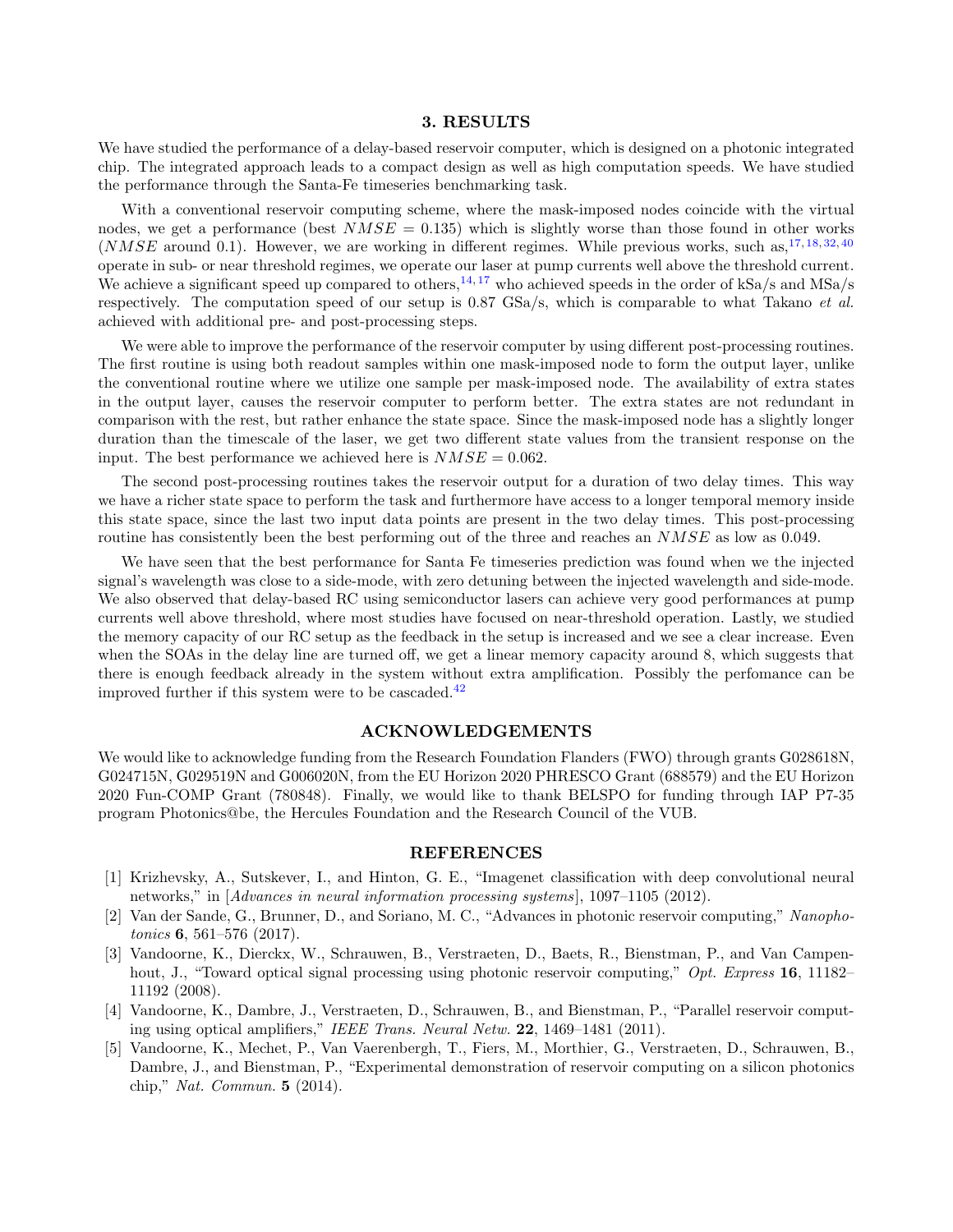- <span id="page-5-0"></span>[6] Brunner, D. and Fischer, I., "Reconfigurable semiconductor laser networks based on diffractive coupling," Opt. Lett. 40, 3854–3857 (2015).
- <span id="page-5-1"></span>[7] Maktoobi, S., Froehly, L., Andreoli, L., Porte, X., Jacquot, M., Larger, L., and Brunner, D., "Diffractive Coupling For Photonic Networks: How Big Can We Go?," IEEE J. Sel. Top. Quantum Electron. 26 (2020).
- <span id="page-5-2"></span>[8] Argyris, A., Cantero, J., Galletero, M., Pereda, E., Mirasso, C. R., Fischer, I., and Soriano, M. C., "Comparison of Photonic Reservoir Computing Systems for Fiber Transmission Equalization," IEEE J. Sel. Top. Quantum Electron. 26 (2020).
- <span id="page-5-3"></span>[9] Alfaras, M., Soriano, M. C., and Ortin, S., "A Fast Machine Learning Model for ECG-Based Heartbeat Classification and Arrhythmia Detection," Front. Phys. 7 ( 2019).
- <span id="page-5-4"></span>[10] Ortin, S., Soriano, M. C., Alfaras, M., and Mirasso, C. R., "Automated real-time method for ventricular heartbeat classification," Comput. Methods Programs Biomed. 169, 1–8 (2019).
- <span id="page-5-5"></span>[11] Appeltant, L., Soriano, M. C., Van der Sande, G., Danckaert, J., Massar, S., Dambre, J., Schrauwen, B., Mirasso, C. R., and Fischer, I., "Information processing using a single dynamical node as complex system," Nat. Commun. 2, 468 (2011).
- <span id="page-5-6"></span>[12] Soriano, M. C., Ortin, S., Keuninckx, L., Appeltant, L., Danckaert, J., Pesquera, L., and Van der Sande, G., "Delay-Based Reservoir Computing: Noise Effects in a Combined Analog and Digital Implementation," IEEE Trans. Neural Netw. Learn. Syst. 26, 388–393 (2015).
- <span id="page-5-7"></span>[13] Penkovsky, B., Porte, X., Jacquot, M., Larger, L., and Brunner, D., "Coupled Nonlinear Delay Systems as Deep Convolutional Neural Networks," Phys. Rev. Lett. **123** (2019).
- <span id="page-5-8"></span>[14] Paquot, Y., Dambre, J., Schrauwen, B., Haelterman, M., and Massar, S., "Reservoir computing: a photonic neural network for information processing," in [SPIE Photonics Europe], 77280B–77280B, International Society for Optics and Photonics (2010).
- <span id="page-5-11"></span>[15] Paquot, Y., Duport, F., Smerieri, A., Dambre, J., Schrauwen, B., Haelterman, M., and Massar, S., "Optoelectronic reservoir computing," Sci. Rep. 2 (2012).
- <span id="page-5-9"></span>[16] Pauwels, J., Verschaffelt, G., Massar, S., and Van der Sande, G., "Distributed Kerr Non-linearity in a Coherent All-Optical Fiber-Ring Reservoir Computer," Front. Phys. 7, 17597 (2019).
- <span id="page-5-10"></span>[17] Brunner, D., Soriano, M. C., Mirasso, C. R., and Fischer, I., "Parallel photonic information processing at gigabyte per second data rates using transient states," Nat. Commun. 4, 1364 (2013).
- <span id="page-5-12"></span>[18] Takano, K., Sugano, C., Inubushi, M., Yoshimura, K., Sunada, S., Kanno, K., and Uchida, A., "Compact reservoir computing with a photonic integrated circuit," Opt. Express 26, 29424–29439 (2018).
- <span id="page-5-13"></span>[19] Nguimdo, R. M., Verschaffelt, G., Danckaert, J., and Van der Sande, G., "Simultaneous computation of two independent tasks using reservoir computing based on a single photonic nonlinear node with optical feedback," IEEE Trans. Neural Netw. Learn. Syst.  $26, 3301-3307$  (2015).
- [20] Mashal, L., Van der Sande, G., Gelens, L., Danckaert, J., and Verschaffelt, G., "Square-wave oscillations in semiconductor ring lasers with delayed optical feedback,"  $Opt.$  Express 20, 22503-22516 (2012).
- [21] Ermakov, I. V., Van der Sande, G., and Danckaert, J., "Semiconductor ring laser subject to delayed optical feedback: Bifurcations and stability," Commun. Nonlinear Sci. Numer. Simul. 17, 4767-4779 (2012).
- [22] Coomans, W., Gelens, L., Van der Sande, G., Mezosi, G., Sorel, M., Danckaert, J., and Verschaffelt, G., "Semiconductor ring lasers coupled by a single waveguide," Appl. Phys. Lett. 100, 251114 (2012).
- [23] Gelens, L., Mashal, L., Beri, S., Coomans, W., Van der Sande, G., Danckaert, J., and Verschaffelt, G., "Excitability in semiconductor microring lasers: Experimental and theoretical pulse characterization," Phys. Rev. A 82, 063841 (2010).
- [24] Gelens, L., Beri, S., Van der Sande, G., Verschaffelt, G., and Danckaert, J., "Multistable and excitable behavior in semiconductor ring lasers with broken Z(2)-symmetry," Eur. Phys. J. D 58, 197-207 (2010).
- [25] Gelens, L., Van der Sande, G., Beri, S., and Danckaert, J., "Phase-space approach to directional switching in semiconductor ring lasers," *Phys. Rev. E* 79, 016213 (2009).
- <span id="page-5-14"></span>[26] Gelens, L., Beri, S., Van der Sande, G., Danckaert, J., Calabretta, N., Dorren, H. J. S., Notzel, R., Bente, E. A. J. M., and Smit, M. K., "Optical injection in semiconductor ring lasers: backfire dynamics," Opt. Express 16, 10968–10974 (2008).
- <span id="page-5-15"></span>[27] Vatin, J., Rontani, D., and Sciamanna, M., "Enhanced performance of a reservoir computer using polarization dynamics in vcsels," *Opt. Lett.* **43**, 4497-4500 (2018).